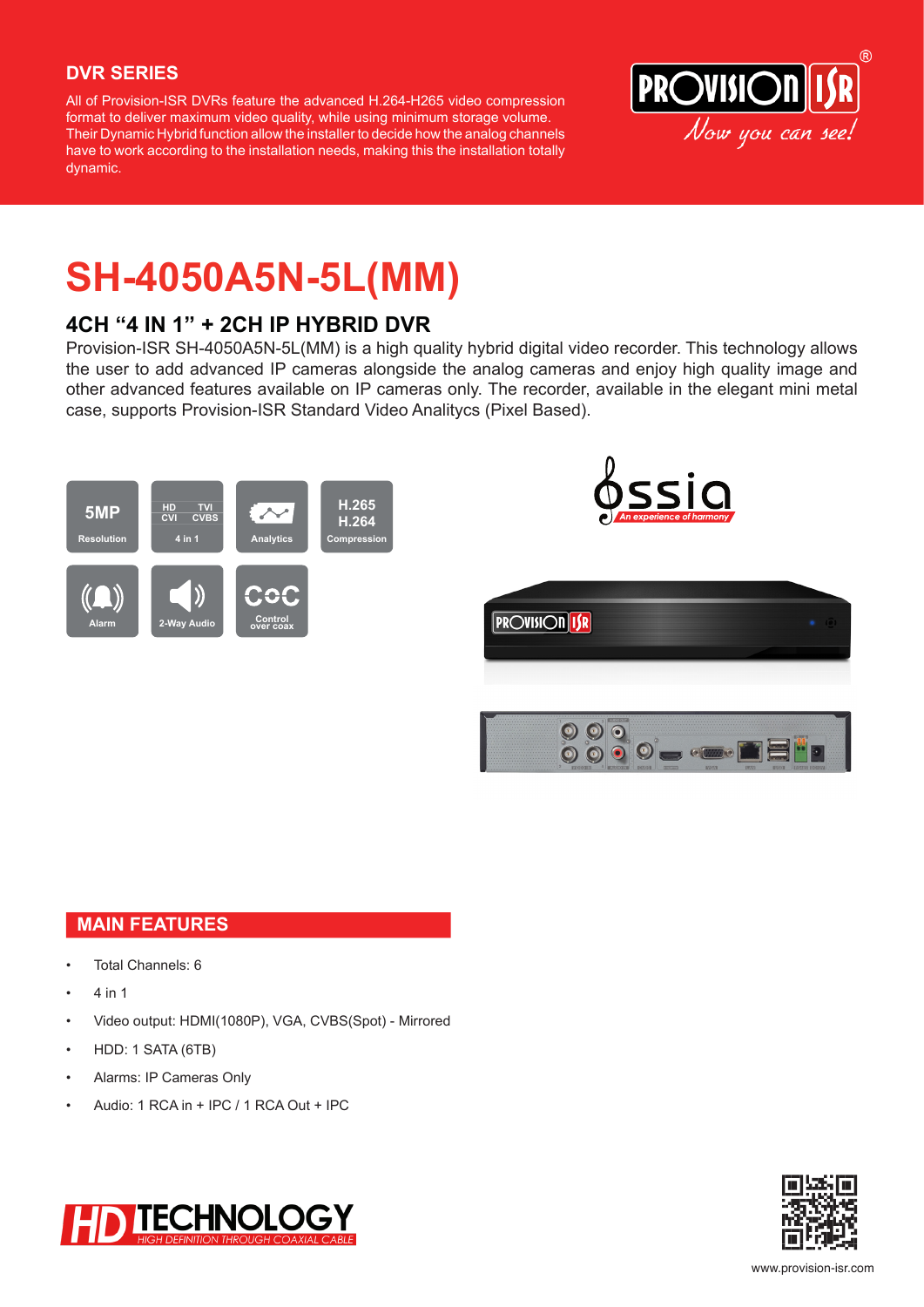# **SH-4050A5N-5L(MM)**



### **SPECIFICATIONS**

| General                                  | Technology                 | <b>Hybrid DVR</b>                                                                                                                |
|------------------------------------------|----------------------------|----------------------------------------------------------------------------------------------------------------------------------|
|                                          | Video Compression          | H.265 (HEVC) / H.264                                                                                                             |
|                                          | Audio Compression          | G.711u                                                                                                                           |
|                                          | <b>Recording Mode</b>      | Main Stream Only                                                                                                                 |
|                                          | <b>ONVIF</b>               | IP Channels Only                                                                                                                 |
|                                          | Format                     | "All in 1" Hybrid (AHD / CVI / TVI / CVBS + IP)                                                                                  |
| Video                                    | Video Input                | 4CH Standard BNC + 2CH IP (Over Network)                                                                                         |
|                                          | Video Output               | HDMI(1920x1080), VGA (1280x1024, 1024x768), CVBS(Spot)                                                                           |
|                                          | <b>Dual Output</b>         | Mirrored                                                                                                                         |
| Audio                                    | Audio-In                   | 1CH RCA (2.0 Vp-p, 1 k $\Omega$ ) (+IP Cameras)                                                                                  |
|                                          | Audio-Out                  | 1CH RCA (2.0 Vp-p, 1 k $\Omega$ ) (+IP Cameras)                                                                                  |
|                                          | Two Way Audio              | Yes                                                                                                                              |
| Main Resolution & FPS                    | IP                         | 5MP and lower: 30/25FPS Per Channel                                                                                              |
|                                          | <b>AHD</b>                 | AHD 5MP Lite: Up to 10FPS Per Channel, 4MP Lite / 2MP: Up to 12/15FPS Per Channel, 2MP Lite<br>/ 1MP: Up to 25/30FPS Per Channel |
|                                          | <b>TVI</b>                 | 5MP Lite: Up to 10FPS Per Channel, 4MP Lite / 2MP: Up to 12/15FPS Per Channel, 2MP Lite /<br>1MP: Up to 25/30FPS Per Channel     |
|                                          | <b>CVI</b>                 | 4MP Lite / 2MP: Up to 15/12FPS Per Channel, 2MP Lite / 1MP: Up to 25/30FPS Per Channel                                           |
|                                          | <b>CVBS</b>                | CVBS: 960H: Up to 30/25FPS Per Channel                                                                                           |
|                                          | Master Stream Over Network | 4Ch                                                                                                                              |
| Network (Sub-Stream)<br>Resolution & FPS | IP                         | 1-25/30FPS@D1 Per Channel                                                                                                        |
|                                          | <b>HD Analog</b>           | 1-25/30FPS@720P Per Channel (FPS Restricted to Master Stream FPS)                                                                |
|                                          | <b>CVBS</b>                | 1-25/30FPS@D1 Per Channel                                                                                                        |
|                                          | Sub-Streams over Network   | Up to Outgoing Bandwidth Capacity                                                                                                |
| General                                  | <b>User Access</b>         | 5 Users Online with Professional Autorithy Management                                                                            |
|                                          | <b>Recording Modes</b>     | Schedule, Manual, Motion, Sensor, Analytics, POS                                                                                 |
|                                          | Applications               | Provision Cam2 for iOS/Android, IE for Windows 7/8/10, Ossia VMS for Windows/MAC                                                 |